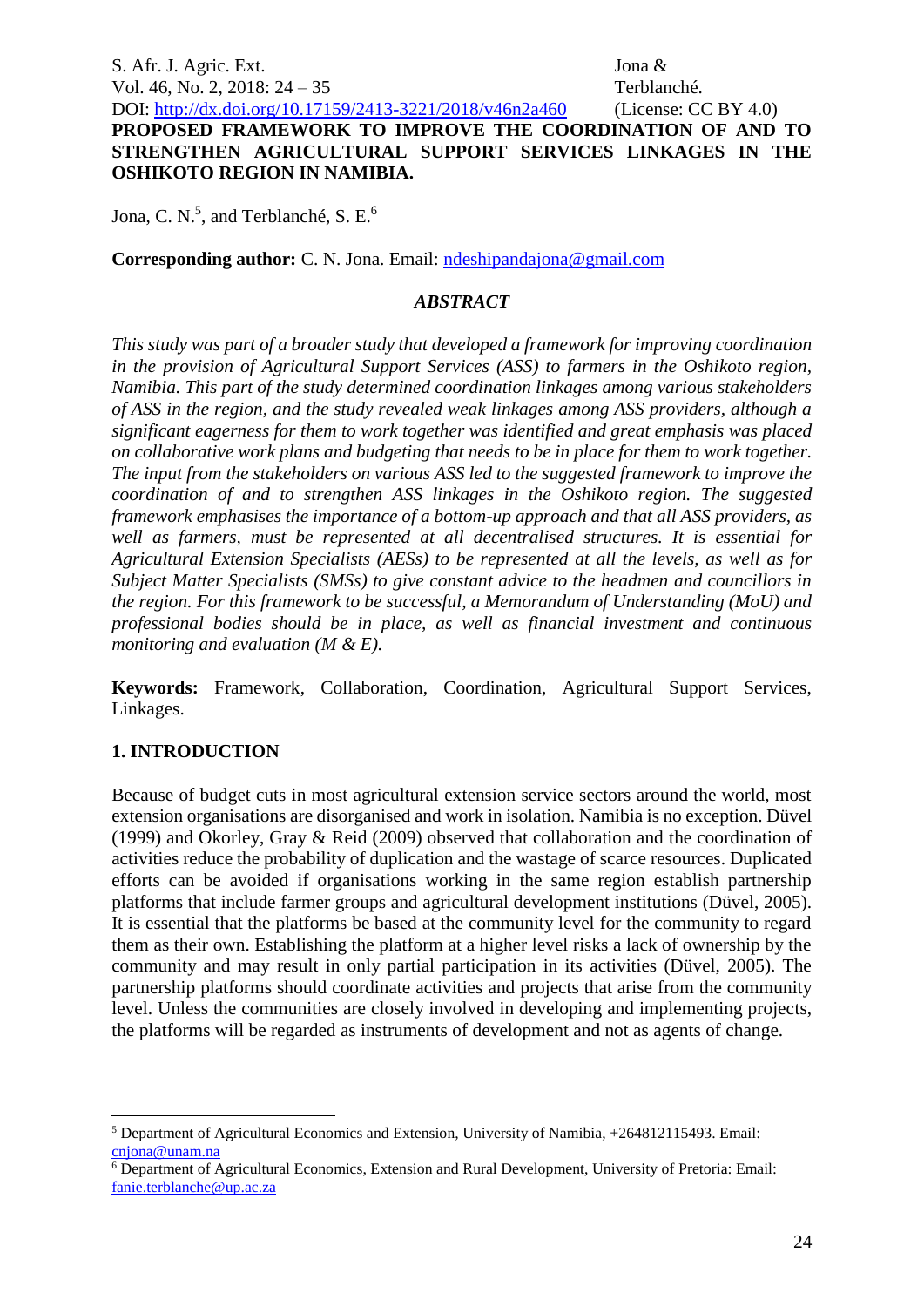S. Afr. J. Agric. Ext. Jona & Vol. 46, No. 2, 2018: 24 – 35 Terblanché. DOI:<http://dx.doi.org/10.17159/2413-3221/2018/v46n2a460> (License: CC BY 4.0) **1.1. Current decentralisation structures**

The Namibian government developed the Decentralisation Policy in March 1997, with the aim of bringing services closer to the community, improving government capacity, and planning the administration of development in the country (MRLGHRD, 1998:5). Although the Decentralisation Policy seems to have set all the hierarchical elements in place, from the lower community level to the national level, Larsen (2003) observed that the lower levels of the decentralisation structure are weak, particularly on the village and Constituency Development Committees (CDCs) levels (see below). Larsen (2003) further noted that the participation of the community in the development of projects was limited and that most community members were not aware that the Decentralisation Policy enabled them to participate in development activities. In the absence of adequately harmonised policies and strategies, the decentralisation structures in Namibia are likely to remain fragile. The purpose of this paper is therefore to suggest a framework on how best the ASS providers in the Oshikoto region can coordinate and collaborate to avoid the duplication of activities.

# **2. CONCEPTUAL FRAMEWORK**

The conceptual framework illustrated in Figure 1 is enclosed by an agricultural extension policy and a decentralisation policy that needs to be taken care of for effective ASS provider work to take place. The Extension Policy is of paramount importance for the organisations to agree on extension functions, as well as the clients to be served by different organisations (Contado, 1997). The Decentralisation Policy, on the other hand, is to transfer specific decision functions to regional levels. The internal factors are essential elements that will lead to the output of coordination and ultimately to the framework for improving coordination.

The internal factors are the extent to which the farmers participate in agricultural activities, as well as the accountability of both farmers and organisations that are involved in agricultural extension. Qualified extension and other service providers and subject matter specialists (SMSs) must assist the farmers to improve the productivity of their farming activities – their facilitation skills should be sufficient to help the farmers. There should be sufficient funding for extension providers to carry out extension activities affectively. Coordinated organisations will not be able to function properly unless the adequate infrastructure is in place for regular meetings and information sharing. The coordination of organisations leads to harmonised programmes, sharing of skills and knowledge, systematic service delivery by all organisations that avoid duplication, and the efficient use of resources. Figure 1 presents a conceptual framework for coordinated ASS in Namibia.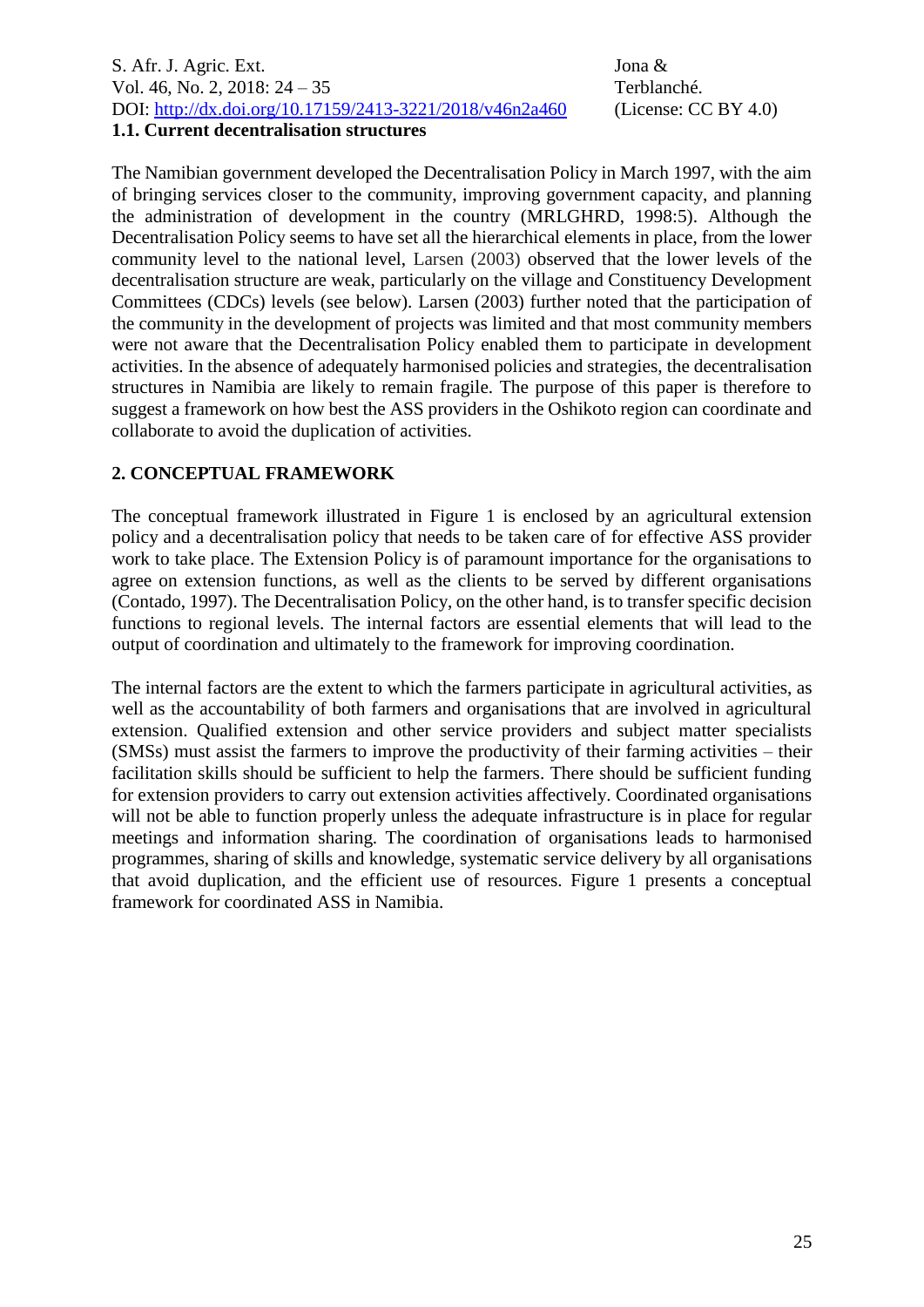

**Figure 1:** A conceptual framework for coordinated ASS in Namibia.

# **3. PROBLEM STATEMENT**

The Namibian extension service has been highly dependent on public services since Namibian independence in 1990, with very few organisations assisting the government in the improvement of farmers' livelihood. Currently, different organisations such as nongovernmental organisations (NGOs), public research and education institutions, semi-public organisations, the private sector and firms, farmer-based organisations (FBOs), as well as cooperatives provide ASS to farmers. The many organisations who work with farmers seem to work in an unplanned and uncoordinated manner as three or four organisations could promote similar projects in the same community without being aware of one another (Jona, 2016).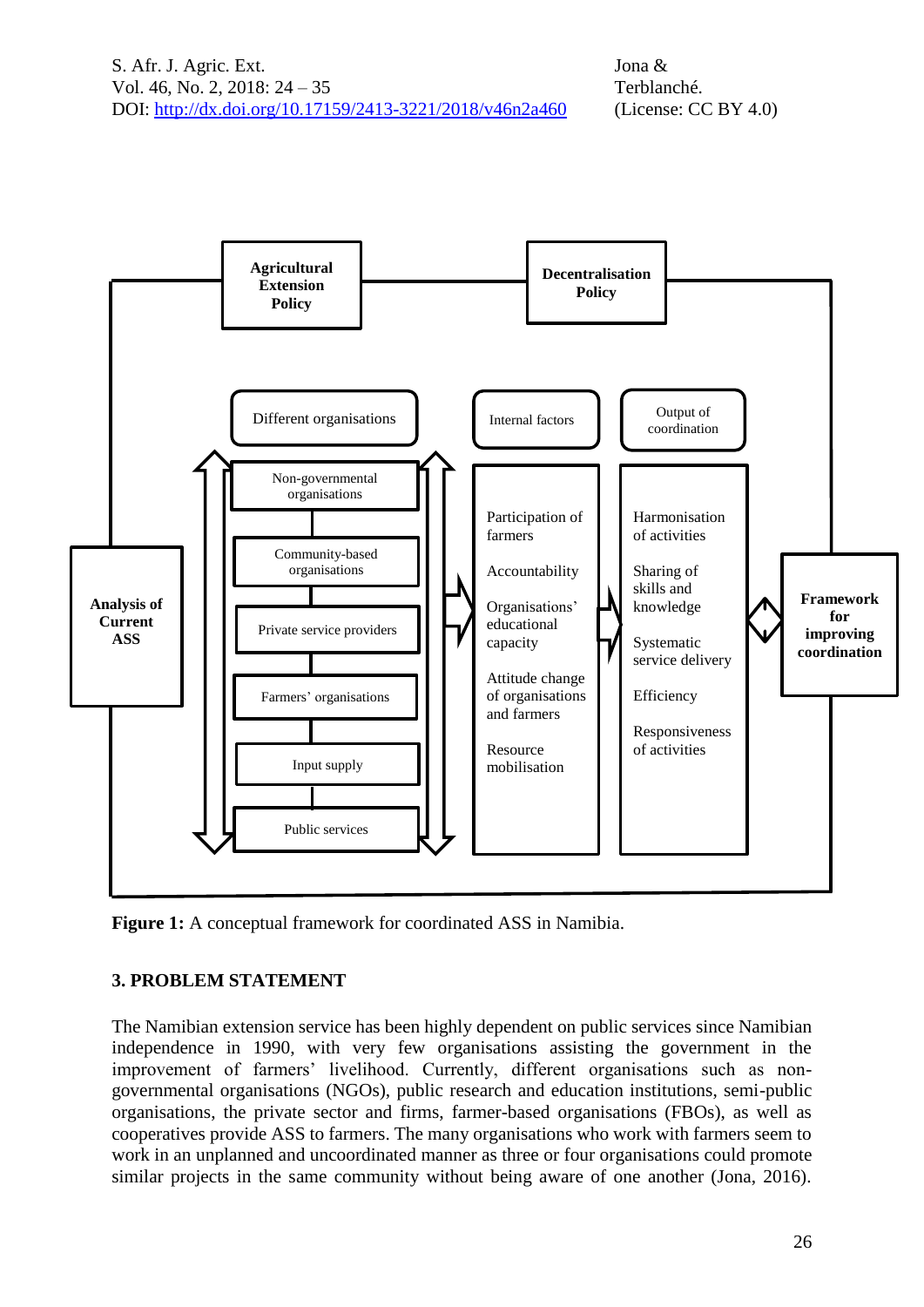S. Afr. J. Agric. Ext. Jona & Vol. 46, No. 2, 2018: 24 – 35 Terblanché. DOI:<http://dx.doi.org/10.17159/2413-3221/2018/v46n2a460> (License: CC BY 4.0)

Rivera and Alex (2004) and Qamar (2005) commented that the absence of coordination results in the failure of quality control and ineffective knowledge. It is against this backdrop that this paper aims to:

- determine coordination linkages among various stakeholders of ASS in the region;
- determine the perception and the attitude of ASS providers towards coordinated activities; and
- suggest a framework to improve the coordination of ASS providers, which includes an overview of the challenges and opportunities involved in operationalising an ASS framework and how best to work together to make use of the available resources.

# **4. RESEARCH METHODOLOGY**

### **4.1. Research design**

The study was qualitative in nature, whereby 11 active ASS providers from different organisations who work closely with farmers were interviewed. The ASS providers were selected using the snowball sampling technique. Since very few organisations operate in the region, the ASS providers referred the researcher to other ASS providers.

### **4.2. Procedures for interviews**

Face-to-face interviews were conducted by research assistants who both spoke and read the local language (Oshiwambo) and English. The researcher provided these fieldworkers with background information on the study and trained them in the administration of the questionnaires. The data-collection tools focused on the issues reflected in the research objectives.

# **4.3. Data analysis**

Before the analysis of the data, the responses were checked with the aid of the relevant interviewer to ensure consistency and completeness. The data analysis was conducted manually by reviewing the notes and transcripts to identify appropriate themes. The data extracted from the relevant documents were also presented in tables and discussed in the context of the research objectives.

# **5. RESULTS AND DISCUSSION**

The questionnaire was administered to 11 ASS providers to draw out their insight into and understanding of their experiences of the following objectives:

- To determine coordination linkages among various stakeholders of ASS in the region.
- To determine the perception and the attitude of ASS providers towards coordinated activities.

Table 1 shows the names and levels of operations of the service providers that participated in the interviews in the Oshikoto region.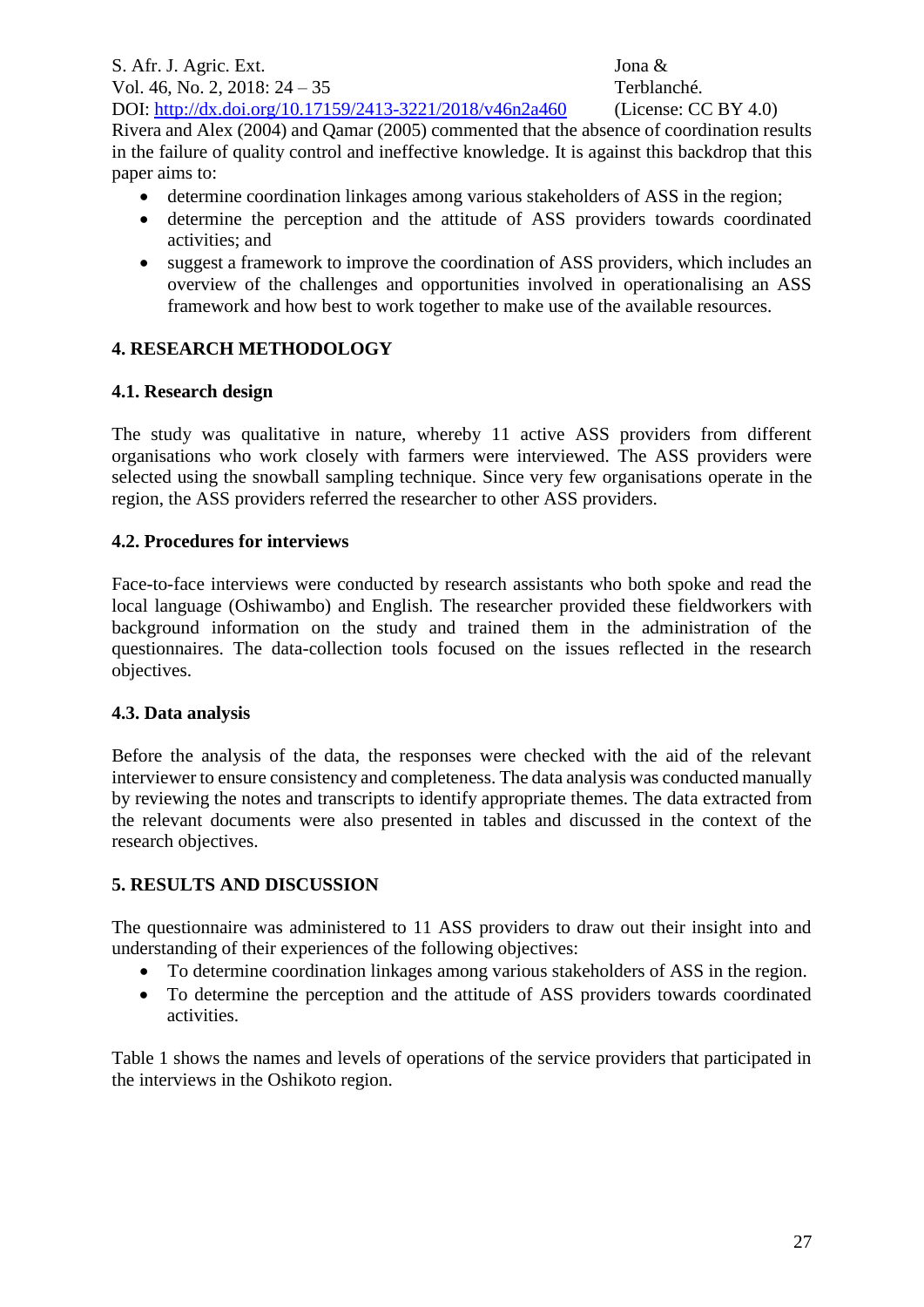#### S. Afr. J. Agric. Ext. Jona & Vol. 46, No. 2, 2018: 24 – 35 Terblanché.

DOI:<http://dx.doi.org/10.17159/2413-3221/2018/v46n2a460> (License: CC BY 4.0) **Table 1:** Names and types of ASS providers included in the study in the Oshikoto region.

| <b>ASS Organisation</b>                               | <b>Type</b>  | <b>Level</b> |
|-------------------------------------------------------|--------------|--------------|
| Directorate of Extension and Engineering Services     | GRN*         | Regional     |
| (DEES)                                                |              |              |
| Agro-marketing and Trade Agency (AMTA)                | Parastatal   | Regional     |
| Namibian National Farmers' Union (NNFU)               | <b>FBO</b>   | National     |
| Oshikoto Regional Farmers' Union (ORFU)               | <b>FBO</b>   | Regional     |
| Directorate of Veterinary Services (DVS)              | <b>GRN</b>   | Regional     |
| Agricultural Mentors (Farmers' Support Project) (FSP) | <b>NGO</b>   | Regional     |
| <b>Okashana Community Outreach Research Station</b>   | <b>GRN</b>   | Regional     |
| (OCORS)                                               |              |              |
| <b>Okashana Research Station (Centre) (ORC)</b>       | <b>GRN</b>   | Regional     |
| Oshikoto Marketing Cooperative (OMC)                  | <b>FBO</b>   | Regional     |
| Medicine World (Traders) (MW)                         | Input supply | Regional     |
| Higher Education Institution (UNAM)                   | Institution  | National     |

\*Government of the Republic of Namibia

According to Table 1, of the 11 organisations interviewed in the region, four were governmental institutions, three were FBOs, one was an Input Supply Trader (Medicine World), and one a Higher Education Institution (University of Namibia [UNAM]). Also present were one Parastatal (AMTA) and one Agricultural Mentor. Most of the ASS providers interviewed were represented at the regional level, although their main branches were based at the national level. Some of the ASS providers, such as UNAM, NNFU, and AMTA, were working across the four northern regions; with Oshikoto region being one of them.

The 11 ASS providers were asked to explain how they developed their agricultural support activities with other ASS providers in the region. Of the 11 organisations interviewed, four organisations mentioned that they had not developed any ASS activities with other organisations and that their activities were authorised at the national level. Only two of the ASS providers mentioned that they conducted their activities together with the farmers to prioritise the farmers' needs.

The ASS providers were requested to mention the organisations that would be useful to cooperate with on a five-point Likert scale (very useful, useful, moderate, weakly useful, or no useful linkages at all). Seventy percent (70%) of the ASS providers found the Oshikoto Regional Council and DEES very useful to work with. The main reason given was that they have offices in all the constituencies, which made it easier for them to access farmers to work with. In addition to the above reason, the Oshikoto Regional Council is where all the councillors of constituencies meet and, being politicians, they were found to be very influential regarding the development activities in their constituencies. Fifty-six percent (56%) of the ASS providers indicated ORFU and the DVS very useful to cooperate with. Forty percent (40%) of the organisation indicated Agricultural Mentors to be very useful. Forty percent (40%) of the organisations indicated the ORC to be very useful to work with, on the condition that more research concerning the region would be conducted and be accessible to the regions.

The ASS organisations were also asked to characterise the strength of organisational linkages with other organisations on a five-point Likert scale (very strong, strong, moderate, weak, or no linkages). Most of the ASS providers were not satisfied with the current strength of the linkages on the ground. Only 40% of the ASS providers indicated having strong linkages with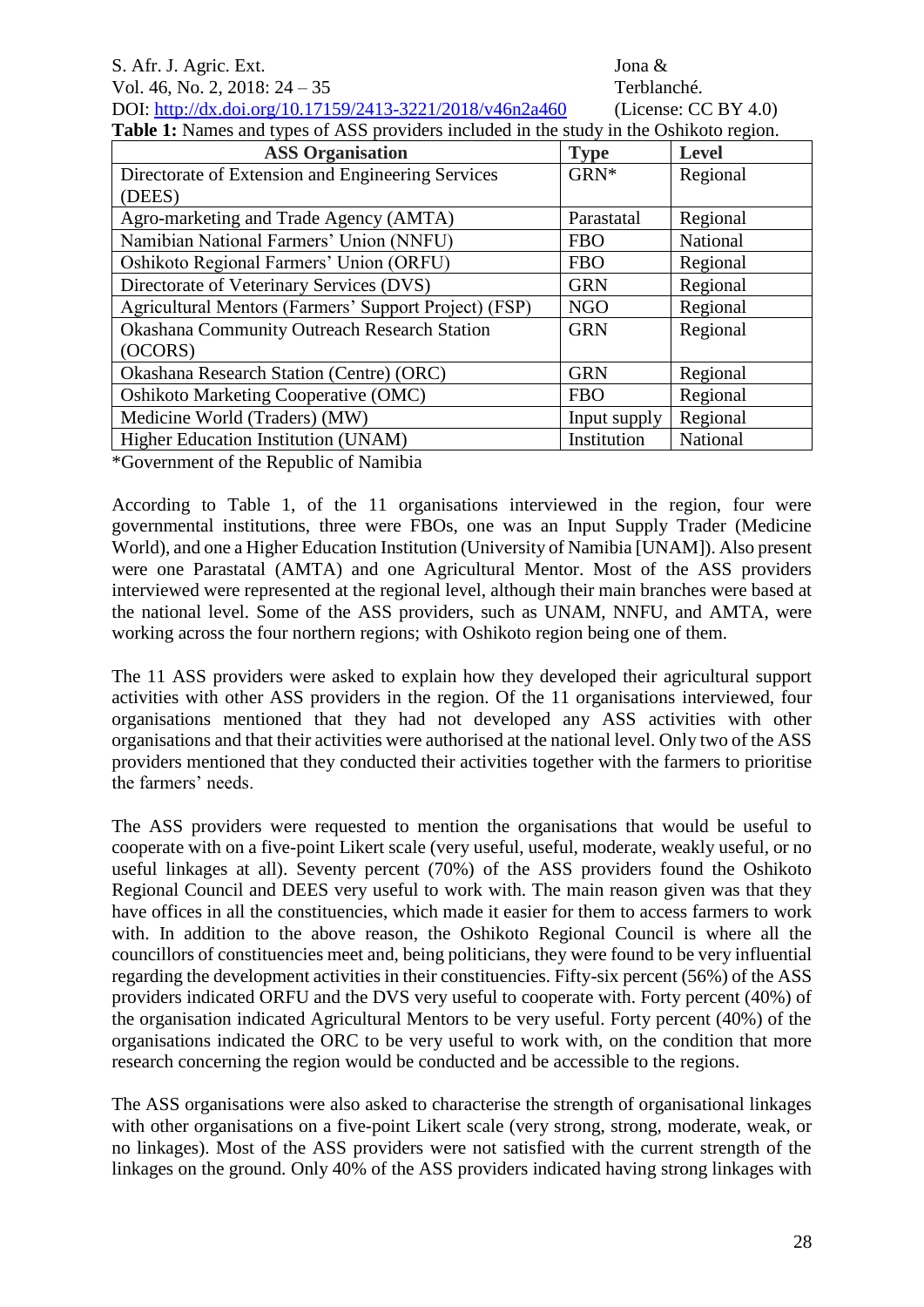S. Afr. J. Agric. Ext. Jona & Vol. 46, No. 2, 2018: 24 – 35 Terblanché. DOI:<http://dx.doi.org/10.17159/2413-3221/2018/v46n2a460> (License: CC BY 4.0)

the DEES and Oshikoto Regional Council. The rest of the ASS providers indicated only 10% to 30% strong relationships with other organisations. Some of the organisations seemed not to have any linkages with other organisations at all; this indication is worrisome if Namibia is to achieve Vision 2030 because all the organisations must work together.

Based on the evidence from the 11 ASS providers, it is evident that ASS providers would like to work together, but there is a weak linkage of cooperation between the organisations. Based on the latter, a framework for coordinated ASS was proposed in the Oshikoto region from the preparation at the village level to the National Planning Commission (NPC). Emphasis was placed on collaborative work plans and projects from the village level and how the funds should flow from the national level to the village level.

### **5.1. The proposed framework for coordinated ASS in the Oshikoto region**

The ASS framework (presented in Figure 2) does not aim to change or subvert the Decentralisation Policy of 1997, but rather to complement the policy by improving the coordination of the ASS provided to farmers in the Oshikoto region of Namibia and suggesting how stakeholders can best collaborate on work plans and projects that are based on the farmers' needs.

As noted above, most of the information used in developing this framework was collected from farmers and ASS providers in the Oshikoto region during the author's PhD study. Some of the ideas were based on Düvel's (2005) institutional linkage structure for participatory development, and Swanson, Singh & Reddy's (2008) agriculture technology management agency model.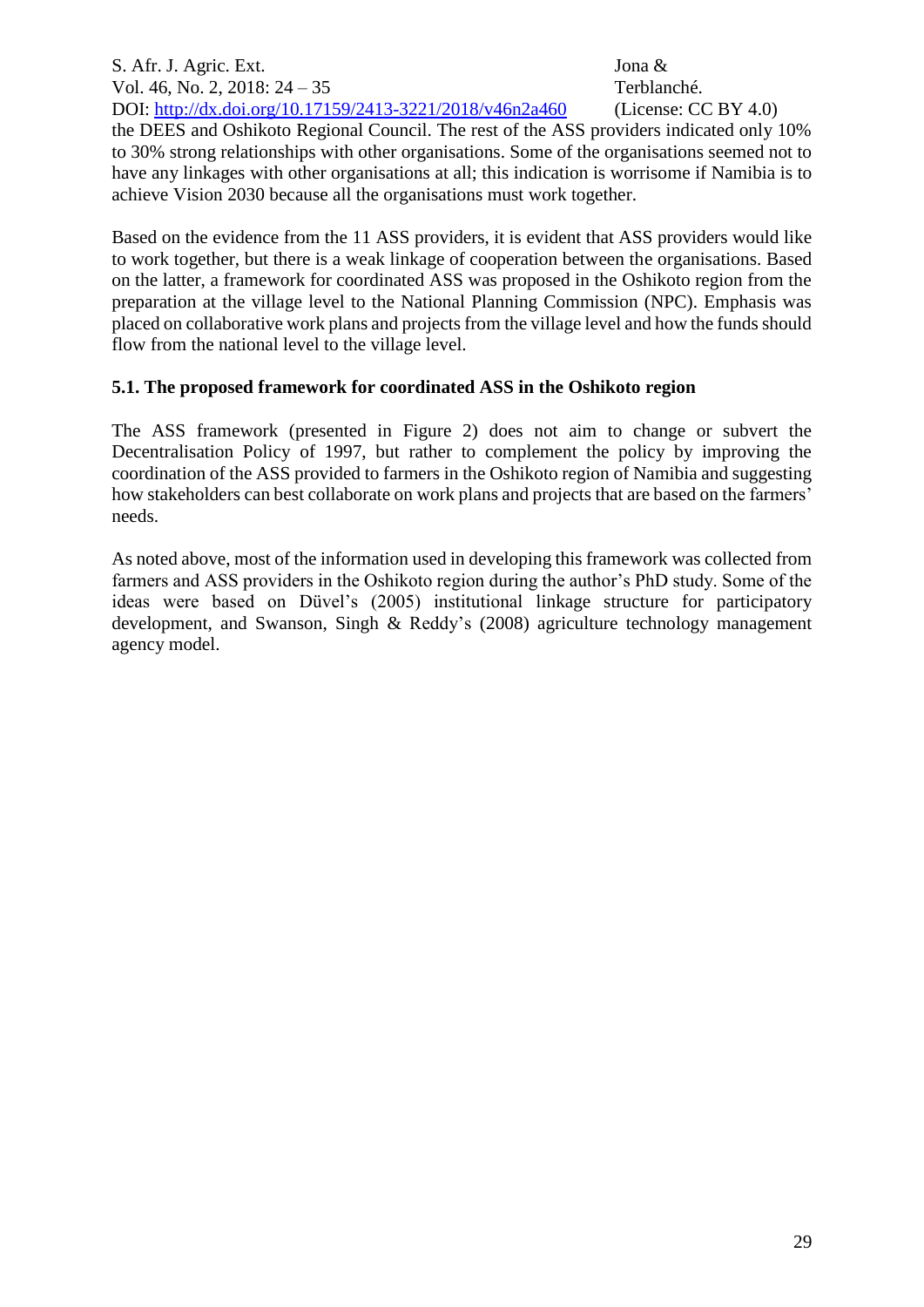

**Figure 2:** Proposed framework structure for coordination in the Oshikoto region. *Source: Jona (2016*)

*Legend:* AES = Agricultural Extension Specialist; ASS = Agricultural Support Services; FBO  $=$  Farmer-based organisation; MAWF  $=$  Ministry of Agriculture, Water and Forestry; NNFU

= Namibia National Farmers' Union; RDCC = Regional Development Coordinating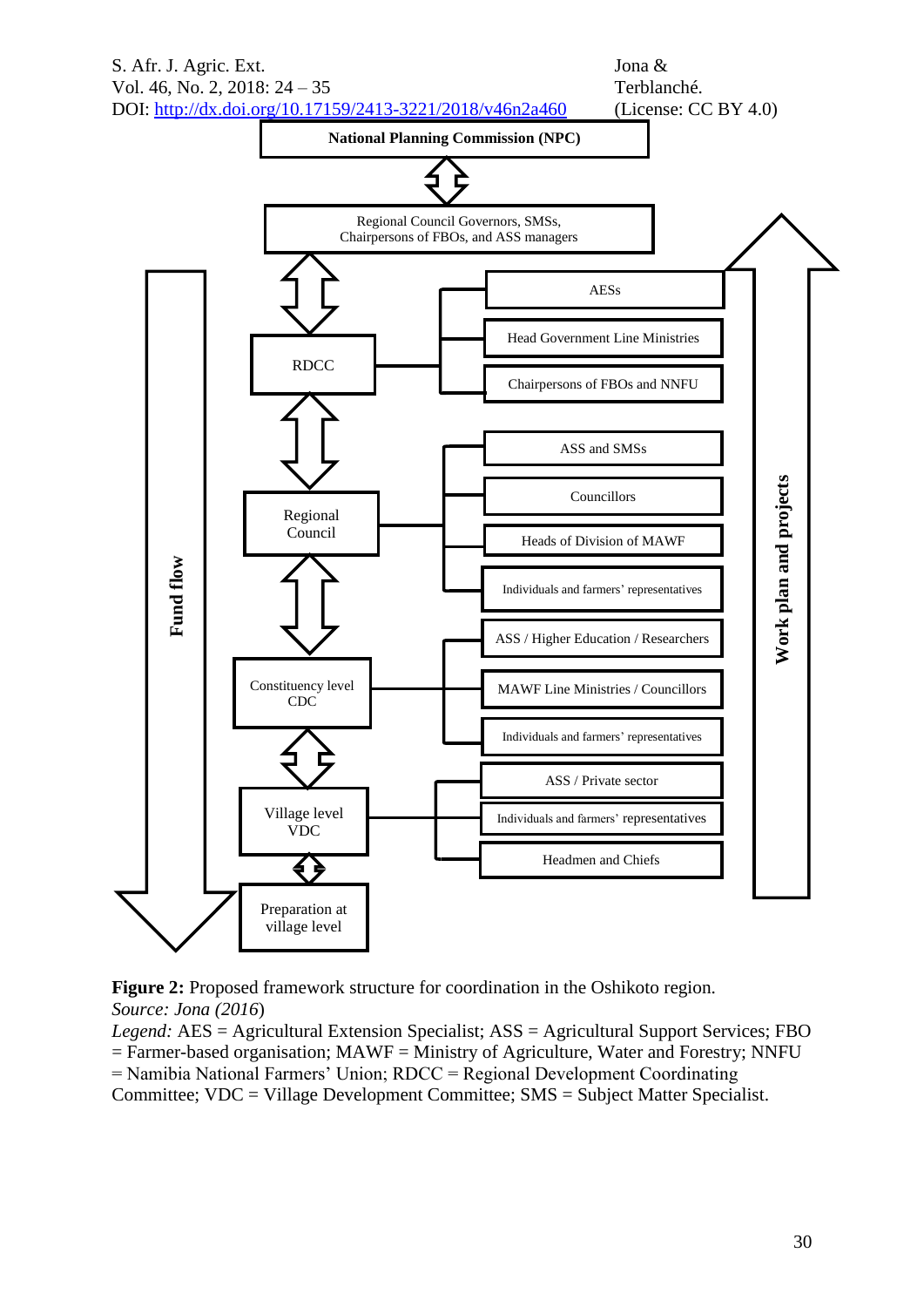S. Afr. J. Agric. Ext. Jona & Vol. 46, No. 2, 2018: 24 – 35 Terblanché. DOI:<http://dx.doi.org/10.17159/2413-3221/2018/v46n2a460> (License: CC BY 4.0) **5.2. Preparation for agricultural services at village level** 

The effectiveness of preparations at village level will determine the quality of the projects carried out by the community and the work plan executed by ASS providers. The ASS providers should work closely with headmen and villagers to categorise local farmers into groups according to their farming interests and needs. Next, the providers should conduct a participatory needs assessment with each group to identify possible community projects for further discussion and deliberation by the VDC. The identified chairpersons or group leaders of each interest group should serve the VDC.

### **5.3. Village Development Committee (VDC)**

After the preparatory process has been completed, the chairs of the interest groups should be included in the VDC. Because 29% of the farmers interviewed indicated that they depended on influential local farmers for information, it was felt that village headmen should lead the VDC. Most of the farmers and service providers were divided on the question of who should assist the headmen in leading the committee. Some felt that the headmen should be assisted by experienced farmers; others felt that this role should be played by the service providers and the private sector. The VDC meetings should be open to all community members and officials who want to attend. Under the current Decentralisation Policy, the functions of the VDC are to identify and evaluate local challenges and to devise different development projects.

The proposed framework suggests that the VDC should prioritise the activities in the work plans and the possible projects to be funded by the government. The work plans should be approved by the farmers before forwarding them to the next level, which is the CDC.

### **5.4. Constituency Development Committee (CDC)**

Under the Decentralisation Policy of 1997, the CDC is chaired by a nominated councillor. An administrator from the councillor's office writes proposals. The CDC has similar functions to the VDC but operates at a higher level. The CDC identifies and evaluates local needs/problems and monitors the projects that originated from the VDC. The CDC consists of selected members from different government ministries, which are based at the constituency level. The CDC reports to the Regional Council (MRLGHRD, 1998; Larsen, 2003). The majority of farmers and ASS providers interviewed agreed that the CDC should be chaired by a councillor from the region and assisted by an ASS provider or fellow farmer. The CDC should work closely with service providers to develop a regional work plan, with assistance from agricultural SMSs. The CDC should include representation from an institution of higher education to assist with the identification and fulfilment of training needs. All work plan activities should be prioritised, costed activities that need further research identified, and work plans approved by farmers or their representatives. Larger projects that need funding should be prioritised and forwarded to the regional government for consideration. The chair of the CDC, the SMS, all service providers, and researchers should represent the CDC at the regional council. The other farmers and service provider representatives should give feedback at the VDC level.

### **5.5. Regional Council Committee (RCC)**

Under the Decentralisation Policy of 1997, the Regional Council consists of elected councillors from different constituencies in the region. The potential projects that were identified at the CDC level are forwarded to the Regional Council for further scrutiny based on the availability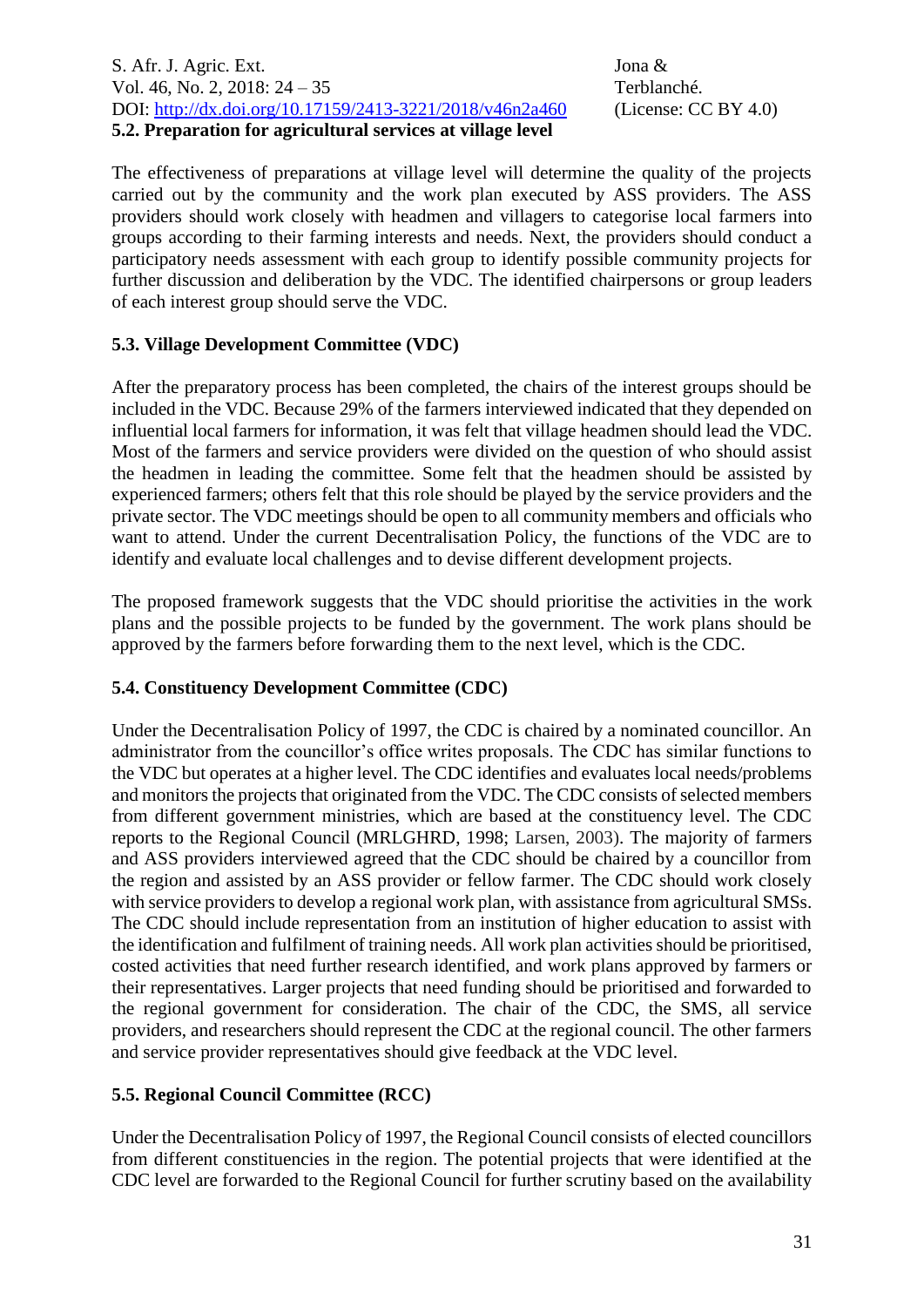S. Afr. J. Agric. Ext. Jona & Vol. 46, No. 2, 2018: 24 – 35 Terblanché. DOI:<http://dx.doi.org/10.17159/2413-3221/2018/v46n2a460> (License: CC BY 4.0)

of financial resources. The secretary, nominated by a Regional Management Committee (RMC), writes the proposals on this level. The Regional Council approves or rejects plans according to the priorities of the region. Approved projects are forwarded for further consideration to the Regional Development Coordinating Committee (RDCC) for funding based on the availability of resources (MRLGHRD, 1998).

The proposed changes in the current framework suggest that regional councillors, agricultural services providers, SMSs, farmers, farmer representatives, and heads of divisions of the MAWF should be part of the RCC. The SMS will advise on agricultural technical aspects to the councillors, the heads of divisions of the MAWF, and the farmers to support their work plans and projects. All work plans and projects will be finalised and approved by the RCC. The service providers with responsibility for the different project activities shall be identified based on their experience and qualifications. All activities that need further research will also be prioritised and finalised. The projects will be further scrutinised and reprioritised – with support from the SMS – based on funding availability. RCC representatives who serve in the CDC should give feedback to the CDC members on the selected projects.

# **5.6. Regional Development Coordinating Committee (RDCC)**

The RDCC is chaired by the Regional Governor and consists of the constituency's councillors and senior administrative staff of ministry departments in the region. The RDCC prioritises proposed development projects and forwards them to the Regional Councillors and Governors Committee for approval (MRLGHRD, 1998).

In addition to councillors and representatives of the different ministries in the region, SMSs, individual farmers, and farmers' representatives should be included in the RDCC. The SMS will give advice on technical agricultural matters, and the farmers will witness the transparency of the RDCC and understand why certain projects are prioritised above others. The SMSs and farmers that will represent the group at the Regional Council and the Governor's Committee should be chosen at this point. The representatives who are not selected to serve on the next committee should give feedback on the selected projects at the regional level.

# **5.7. Regional Councillors and Governor's Committee**

Under the Decentralisation Policy of 1997, this committee is chaired by the Regional Governor. The chief regional officer ensures that the proposal is written according to their standard. The Regional Councillors and the Governor approve priority projects from the RDCC and forward them to the relevant ministries for consideration. The line ministries prepare the budgets for possible funding and send them to the Ministry of Finance for consideration. Once the project is approved and budgeted for, the Regional Council conducts a feasibility study on the project. This is followed by the advertisement of a tender, which is mostly awarded to local companies before considering outsiders. Once the tender is awarded, the Regional Council (Development Planner) monitors and evaluates the progress of the project (MRLGHRD, 1998).

The author is of the opinion that the work of this committee seems to be the same as that of the RDCC. This committee may include SMSs and farmer representatives. The SMS will advise the councillors and governors on technical agricultural aspects because most of them are politicians and may lack an understanding of agricultural technicalities. The farmers' representative in this committee will be responsible for giving feedback to fellow farmers in the VDCs and the CDCs.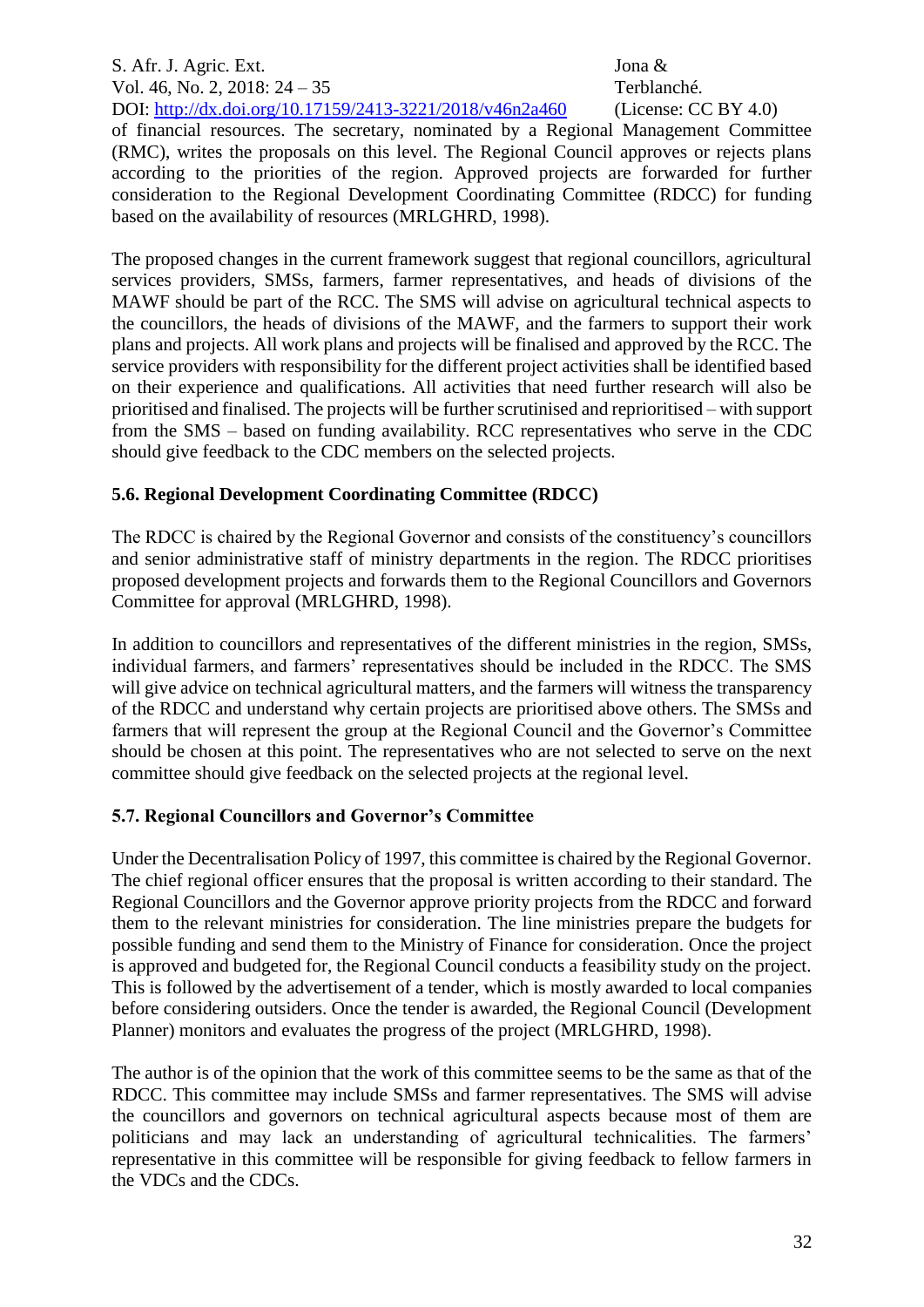### **5.8. National Planning Commission (NPC)**

Under the current Decentralisation Policy, the NPC determines the priorities of all 14 regions of Namibia. The NPC also coordinates and implements the National Development Plan (NDP), which is part of the implementation of Vision 2030. This body only attends regional meetings on invitation or when monitoring projects for planning purposes. The potential projects identified through the framework process are only funded in the following financial year once priorities have been set (MRLGHRD, 2011).

The NPC sets national priorities, together with the Ministry of Finance, and considers projects from the regions. It will, however, be important for the NPC to grant the regions the power to administer their own finances. As the framework suggests, the work plan will originate from the village level and end up at the national level, and the budget should flow from the regional level to the community level.

### **5.9. Challenges**

Fieldworkers should have at least a BSc degree in agriculture and strong interpersonal and facilitation skills with the ability to talk to different groups and strong motivation and commitment to deliver results.

If all of the above conditions are satisfied, the proposed framework will lead to:

- harmonisation of activities among stakeholders in the region;
- skills and knowledge sharing among all stakeholders;
- efficient service delivery by all stakeholders; and
- responsive delivery of agricultural activities.

#### **5.10. Operationalisation of the framework**

The successful implementation of this framework requires an ASS policy that includes the following elements, as stipulated by Jona (2016:164).

5.10.1. Memorandum of Understanding (MoU)

All ASS providers should sign an MoU on cooperation to demonstrate that the extension framework is approved by all. The providers should also agree on the responsibilities they are going to assume. There should furthermore be an MoU that details the partnership links among providers.

The MoU should ensure that the service providers have at least a bachelor's degree in agriculture. Service providers with lesser qualifications should upgrade their skills and knowledge by obtaining higher qualifications and attending short courses for career development.

#### 5.10.2. Professional bodies

ASS providers should be registered with a professional body and be known in the region for the agricultural activities and projects they carry out. In South Africa, for example, all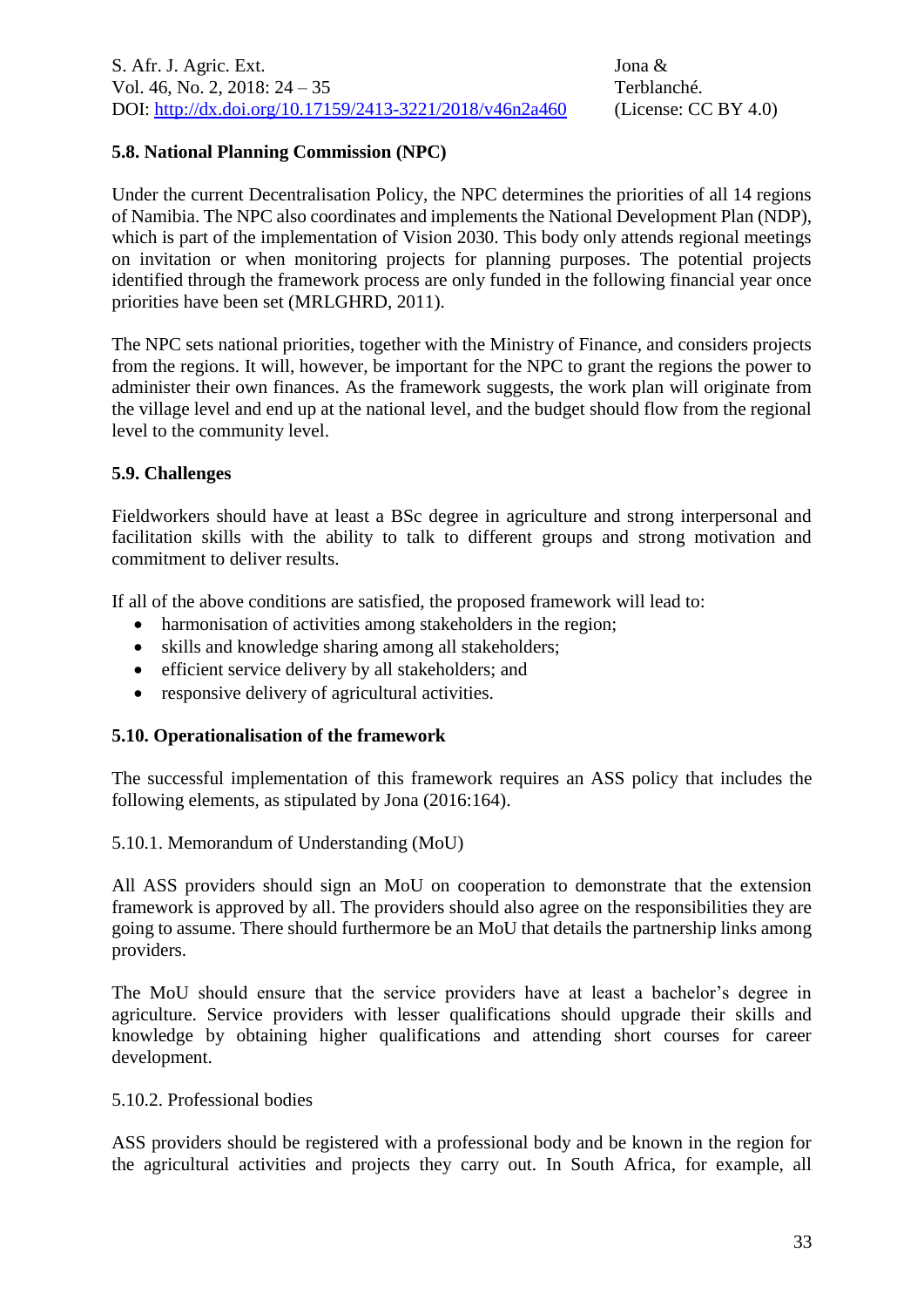S. Afr. J. Agric. Ext. Jona & Vol. 46, No. 2, 2018: 24 – 35 Terblanché. DOI:<http://dx.doi.org/10.17159/2413-3221/2018/v46n2a460> (License: CC BY 4.0) agricultural extension advisers must be registered with the South African Council for Natural Scientific Professions (SACNASP), a regulatory body that holds natural scientists to a code of conduct. A similar body is needed for ASS in Namibia. Such a body should have the authority to deregister and take action against service providers who default on their activities.

#### 5.10.3. Participation

All ASS providers must take part in a participatory needs assessment of the farming community, as well as involve themselves in activities they have agreed to implement. The work plans of service providers will not be approved if they do not participate in the needs assessment.

#### 5.10.4. Financial investment

Despite the decentralisation of ASS, the budget is still administered at the national level. This delays activities as it involves a great deal of bureaucracy. The ASS policy should require that providers develop a business plan that clearly states what they will contribute to projects and how they plan to use the funds provided by the government. A time limit should govern the release of funds so that activities can be executed on a timely basis.

5.10.5. Monitoring and evaluation (M & E)

M & E should be undertaken by communities and public and private organisations at all levels. The ASS providers at the regional level need to properly devise how best to monitor and evaluate activities at the village and constituency levels. Once the key variables to be monitored at each level have been agreed upon, an integrated M & E system, which incorporates all actors, can be developed and applied in the region. The regional level should occasionally conduct validation studies – possibly monthly, quarterly, or biannually – depending on financial availability and practicability. The M  $&$  E must respond to challenges and the success of the framework and should evolve, adapt, or change to ensure the success of the framework and the delivery of professional ASS to farmers in the Oshikoto region of Namibia.

# **6. CONCLUSION AND RECOMMENDATIONS**

The successful application of the framework requires that the following conditions be in place. An agricultural extension policy is needed that protects all stakeholders involved in ASS. The Decentralisation Policy must be fully operational (inclusive of financial administration powers given to the regions). Transparency and accountability should exist among all stakeholders. All the ASS providers must belong to a professional body and at least have a degree in an agricultural-related field. The participatory bottom-up approach should be utilised and farmers should be supported to make their own decisions. Continuous  $M \& E$  of activities should be routine.

This study was conducted in a single region of Namibia. Similar studies can be conducted by different ministries and countries if they are faced with ASS that work in isolation with a limited budget. Planning and coordinating agricultural activities will allow ASS practitioners to know what other organisations are doing and avoid duplication of activities and the wastage of scarce resources.